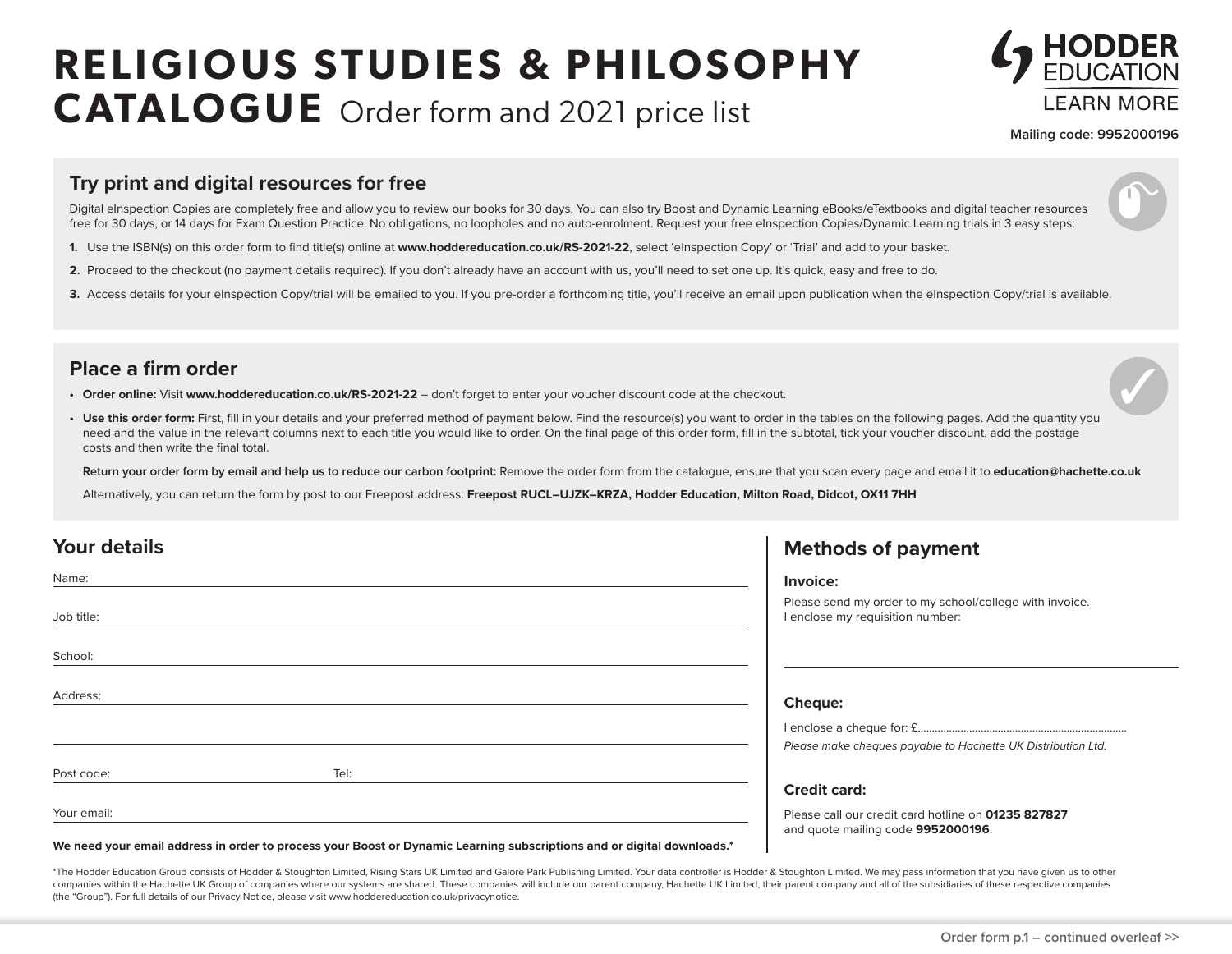| <b>Title</b>                                              | <b>ISBN</b>   | <b>Price</b>                          | Qty | Value                                         | <b>Title</b>                                                                                     | <b>ISBN</b>   | <b>Price</b>                                                                      | Qty | Value |  |  |
|-----------------------------------------------------------|---------------|---------------------------------------|-----|-----------------------------------------------|--------------------------------------------------------------------------------------------------|---------------|-----------------------------------------------------------------------------------|-----|-------|--|--|
| <b>KEY STAGE 3</b>                                        |               |                                       |     |                                               | THEOLOGY, PHILOSOPHY AND RELIGION FOR COMMON ENTRANCE 13+ (continued)                            |               |                                                                                   |     |       |  |  |
| <b>EXPLORE RE FOR KEY STAGE 3</b>                         |               |                                       |     |                                               | Theology & Philosophy for Common Entrance 13+                                                    |               |                                                                                   |     |       |  |  |
| <b>Student Book</b>                                       | 9781510458574 | £26.00                                |     |                                               | <b>Student Book</b>                                                                              | 9781510422292 | £18.50                                                                            |     |       |  |  |
| Boost eBook                                               | 9781398329140 | 1-year: £6.50                         |     |                                               | Student eTextbook                                                                                | 9781510419292 | 1-year: £4.50                                                                     |     |       |  |  |
| <b>Boost Core</b>                                         | 9781398329102 | 1-year: $£200 + VAT$                  |     |                                               | Whiteboard eTextbook                                                                             | 9781510419308 | Small school: £50 + VAT <sup>+</sup>                                              |     |       |  |  |
| <b>Boost Premium</b>                                      | 9781398329133 | 1-year: $£725 + VAT$                  |     |                                               | (1-year subscription)                                                                            |               | Large school: £75 + VAT†                                                          |     |       |  |  |
| Planning and Assessment Pack                              | 9781510458581 | £155.00                               |     |                                               | <b>Teacher Resource Book</b>                                                                     | 9781510422315 | £110.00                                                                           |     |       |  |  |
| <b>RELIGIONS TO INSPIRE FOR KEY STAGE 3</b>               |               |                                       |     |                                               | Theology, Philosophy and Religion for Common Entrance 13+ – revision and exam practice resources |               |                                                                                   |     |       |  |  |
| <b>Christianity Student Book</b>                          | 9781444122145 | £16.50                                |     |                                               | from Galore Park                                                                                 |               |                                                                                   |     |       |  |  |
| Islam Student Book                                        | 9781444122169 | £16.50                                |     |                                               | <b>Revision Guide</b>                                                                            | 9781510446632 | £18.99                                                                            |     |       |  |  |
| Hinduism Student Book                                     | 9781444122220 | £16.50                                |     |                                               | <b>Exam Practice Questions and Answers</b>                                                       | 9781510446663 | £18.99                                                                            |     |       |  |  |
| £16.50<br>Sikhism Student Book<br>9781444122268           |               |                                       |     | <b>CURRICULUM FOR WALES (FOR 11-14 YEARS)</b> |                                                                                                  |               |                                                                                   |     |       |  |  |
| THEMES TO INSPIRE FOR KEY STAGE 3                         |               |                                       |     |                                               | <b>RELIGION, VALUES AND ETHICS</b>                                                               |               |                                                                                   |     |       |  |  |
| Student Book 1                                            | 9781444122053 | £18.50                                |     |                                               | Student Book Publishing Summer 2022                                                              | 9781398348745 | £27.00                                                                            |     |       |  |  |
| Student Book 2                                            | 9781444122084 | £18.50                                |     |                                               | Boost eBook Publishing Summer 2022                                                               | 9781398351509 | 1-year: £7.00                                                                     |     |       |  |  |
| Student Book 3                                            | 9781444122114 | £18.50                                |     |                                               | <b>GCSE</b>                                                                                      |               |                                                                                   |     |       |  |  |
| Teaching & Learning Resources 1                           | 9781444122077 | Small school: £75 + VAT <sup>+</sup>  |     |                                               | AQA GCSE (9–1) RELIGIOUS STUDIES SPECIFICATION A                                                 |               |                                                                                   |     |       |  |  |
| (1-year subscription)                                     |               | Large school: $£100 + VAT^+$          |     |                                               | Christianity, Buddhism and the Religious, Philosophical and Ethical Themes                       |               |                                                                                   |     |       |  |  |
| Teaching & Learning Resources 2                           | 9781444122107 | Small school: £75 + VAT <sup>+</sup>  |     |                                               | <b>Student Book</b>                                                                              | 9781510479999 | £26.00                                                                            |     |       |  |  |
| (1-year subscription)                                     |               | Large school: $£100 + VAT^+$          |     |                                               | Student eTextbook                                                                                | 9781510479401 | 1-year: £6.25                                                                     |     |       |  |  |
| Teaching & Learning Resources 3                           | 9781444122138 | Small school: £75 + VAT <sup>+</sup>  |     |                                               | Whiteboard eTextbook<br>(1-year subscription)                                                    | 9781510479395 | Small school: £50 + VAT <sup>+</sup>                                              |     |       |  |  |
| (1-year subscription)                                     |               | Large school: £100 + VAT <sup>+</sup> |     |                                               |                                                                                                  |               | Large school: £75 + VAT <sup>+</sup>                                              |     |       |  |  |
| <b>COMMON ENTRANCE</b>                                    |               |                                       |     |                                               | Christianity, Hinduism, Sikhism and the Religious, Philosophical and Ethical Themes              |               |                                                                                   |     |       |  |  |
| THEOLOGY, PHILOSOPHY AND RELIGION FOR COMMON ENTRANCE 13+ |               |                                       |     |                                               | <b>Student Book</b>                                                                              | 9781510479975 | £26.00                                                                            |     |       |  |  |
| <b>Religion for Common Entrance 13+</b>                   |               |                                       |     |                                               | Student eTextbook                                                                                | 9781510479470 | 1-year: £6.25                                                                     |     |       |  |  |
| Student Book                                              | 9781510422322 | £22.00                                |     |                                               | Whiteboard eTextbook<br>(1-year subscription)                                                    | 9781510479463 | Small school: £50 + VAT <sup>+</sup>                                              |     |       |  |  |
| Student eTextbook                                         | 9781510419575 | 1-year: £5.25                         |     |                                               |                                                                                                  |               | Large school: £75 + VAT+                                                          |     |       |  |  |
| Whiteboard eTextbook                                      | 9781510419582 | Small school: £50 + VAT <sup>+</sup>  |     |                                               |                                                                                                  |               |                                                                                   |     |       |  |  |
| (1-year subscription)                                     |               | Large school: £75 + VAT <sup>+</sup>  |     |                                               |                                                                                                  |               |                                                                                   |     |       |  |  |
| Teacher Resource Book                                     | 9781510422339 | £110.00                               |     |                                               |                                                                                                  |               | <sup>t</sup> A small school is up to 900 students; a large school is 901+ student |     |       |  |  |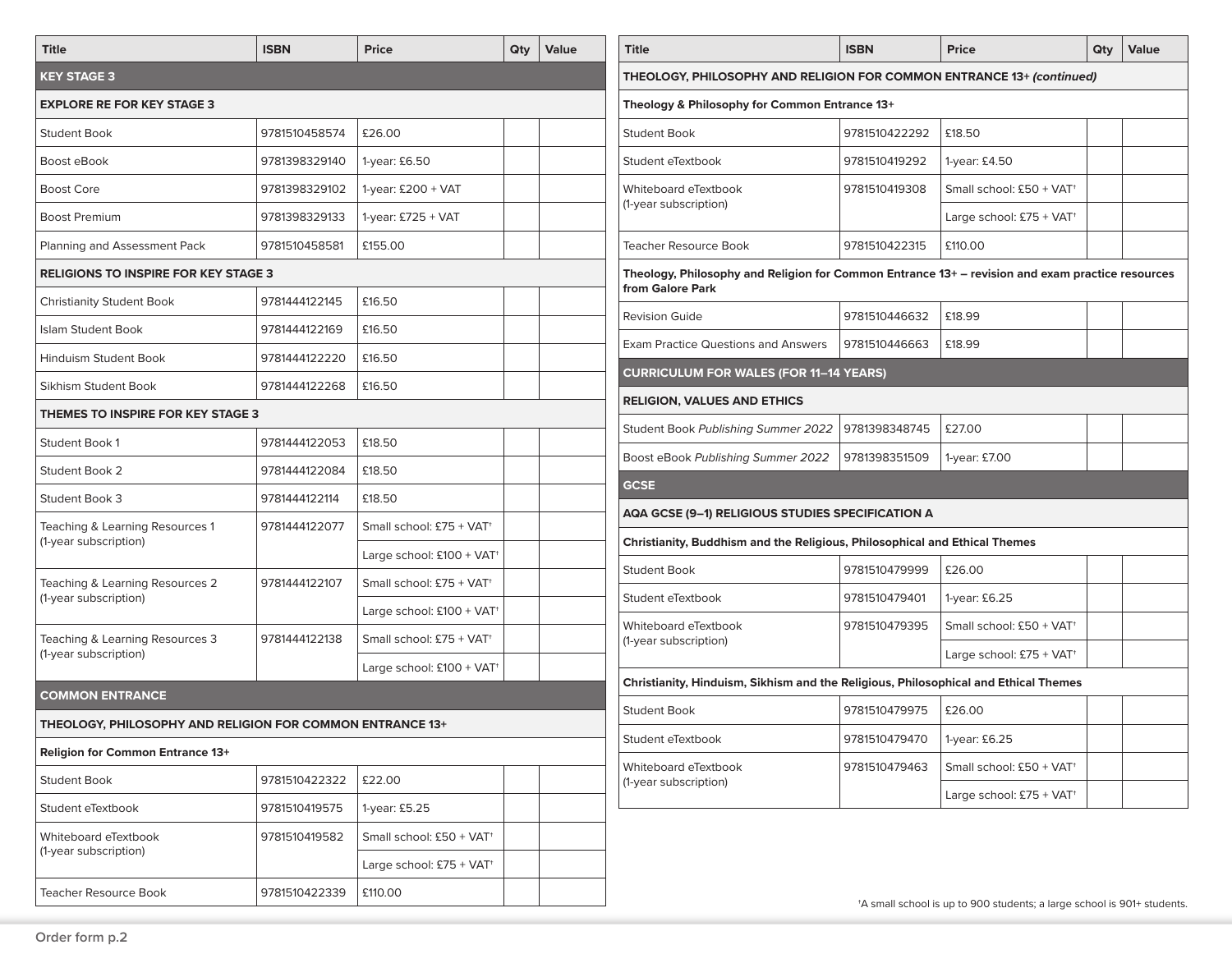| <b>Title</b>                                                                     | <b>ISBN</b>   | <b>Price</b>                         | Qty | Value               | <b>Title</b>                                                                                                                    | <b>ISBN</b>   | <b>Price</b>                         | Qty |
|----------------------------------------------------------------------------------|---------------|--------------------------------------|-----|---------------------|---------------------------------------------------------------------------------------------------------------------------------|---------------|--------------------------------------|-----|
| AQA GCSE (9-1) RELIGIOUS STUDIES SPECIFICATION A (continued)                     |               |                                      |     |                     | AQA GCSE (9-1) RELIGIOUS STUDIES SPECIFICATION A (continued)                                                                    |               |                                      |     |
| Christianity, Islam, Judaism and the Religious, Philosophical and Ethical Themes |               |                                      |     |                     | <b>Guided Assessment Practice Packs</b>                                                                                         |               |                                      |     |
| <b>Student Book</b>                                                              | 9781471866852 | £26.00                               |     |                     | Full course (digital download)                                                                                                  | 9781398343306 | $£150 + VAT$                         |     |
| Boost eBook                                                                      | 9781398329218 | 1-year: £6.50                        |     |                     | Short course (digital download)                                                                                                 | 9781398343290 | $£100 + VAT$                         |     |
| <b>Boost Core</b>                                                                | 9781398329157 | 1-year: $£175 + VAT$                 |     |                     | AQA GCSE (9-1) RELIGIOUS STUDIES SPECIFICATION B - Catholic Christianity                                                        |               |                                      |     |
| <b>Boost Premium</b>                                                             | 9781398329195 | 1-year: $£540 + VAT$                 |     |                     | My Revision Notes                                                                                                               | 9781510418363 | £10.50                               |     |
| <b>Exam Question Practice</b>                                                    | 9781471858871 | Small school: £50 + VAT <sup>+</sup> |     |                     | <b>CCEA GCSE RELIGIOUS STUDIES</b>                                                                                              |               |                                      |     |
| (1-year subscription)                                                            |               | Large school: £75 + VAT <sup>+</sup> |     |                     | My Revision Notes: An introduction to                                                                                           | 9781510478381 | £7.00                                |     |
| <b>Exam Question Practice Pack</b>                                               | 9781510433540 | £65.00                               |     |                     | <b>Christian Ethics</b>                                                                                                         |               |                                      |     |
| <b>My Revision Notes</b>                                                         |               |                                      |     |                     | My Revision Notes: Christianity through<br>a Study of the Gospel of Mark                                                        | 9781510478374 | £7.00                                |     |
| My Revision Notes: Christianity,<br><b>Buddhism and the Themes</b>               | 9781398324503 | £9.99                                |     |                     | PEARSON EDEXCEL GCSE (9-1) RELIGIOUS STUDIES SPECIFICATION A - Catholic Christianity:<br>Faith and Practice in the 21st Century |               |                                      |     |
| My Revision Notes: Christianity,                                                 | 9781398327290 | 1-year: £6.00                        |     | <b>Student Book</b> |                                                                                                                                 | 9781471866548 | £26.00                               |     |
| Buddhism and the Themes<br>Boost eBook                                           |               |                                      |     |                     | Student eTextbook                                                                                                               | 9781471866579 | 1-year: £6.25                        |     |
| My Revision Notes: Christianity,                                                 | 9781398324510 | £9.99                                |     |                     | Whiteboard eTextbook                                                                                                            | 9781471866586 | Small school: £50 + VAT <sup>+</sup> |     |
| Hinduism, Sikhism and the Themes                                                 |               |                                      |     |                     | (1-year subscription)                                                                                                           |               | Large school: $£75 + VAT^+$          |     |
| My Revision Notes: Christianity,<br>Hinduism, Sikhism and the Themes             | 9781398332102 | 1-year: £6.00                        |     |                     | My Revision Notes                                                                                                               | 9781510404809 | £9.99                                |     |
| Boost eBook                                                                      |               |                                      |     |                     | My Revision Notes Student eTextbook                                                                                             | 9781398314481 | 1-year: £4.00                        |     |
| My Revision Notes: Christianity, Islam<br>and the Themes                         | 9781398324527 | £9.99                                |     |                     | PEARSON EDEXCEL GCSE (9-1) RELIGIOUS STUDIES SPECIFICATION B - Beliefs in Action                                                |               |                                      |     |
| My Revision Notes: Christianity, Islam                                           | 9781398332195 | 1-year: £6.00                        |     |                     | <b>Student Book</b>                                                                                                             | 9781471866593 | £26.00                               |     |
| and the Themes Boost eBook                                                       |               |                                      |     |                     | Student eTextbook                                                                                                               | 9781471866623 | 1-year: £6.25 + VAT                  |     |
| My Revision Notes: Christianity,<br><b>Judaism and the Themes</b>                | 9781398324534 | £9.99                                |     |                     | Whiteboard eTextbook                                                                                                            | 9781471866630 | Small school: £50 + VAT <sup>+</sup> |     |
| My Revision Notes: Christianity, Judaism   9781398332157                         |               | 1-year: £6.00                        |     |                     |                                                                                                                                 |               | Large school: £75 + $VAT^+$          |     |
| and the Themes Boost eBook                                                       |               |                                      |     |                     | My Revision Notes                                                                                                               | 9781510404786 | £9.99                                |     |
| <b>On-demand Student Webinars</b>                                                |               |                                      |     |                     | My Revision Notes Student eTextbook                                                                                             | 9781398314993 | 1-year: £4.00                        |     |
| <b>Christian Beliefs and Practices</b><br>(digital download)                     | 9781398343863 | $£110 + VAT$                         |     |                     | Teaching & Learning Resources                                                                                                   | 9781471886287 | Small school: £50 + VAT <sup>+</sup> |     |
| <b>Islamic Beliefs and Practices</b>                                             | 9781398343856 | $£110 + VAT$                         |     |                     | (1-year subscription)                                                                                                           |               | Large school: £75 + VAT <sup>+</sup> |     |
| (digital download)                                                               |               |                                      |     |                     | <b>Exam Question Practice</b>                                                                                                   | 9781471858888 | Small school: £50 + VAT <sup>+</sup> |     |
|                                                                                  |               |                                      |     |                     | (1-year subscription)                                                                                                           |               | Large school: £75 + VAT <sup>+</sup> |     |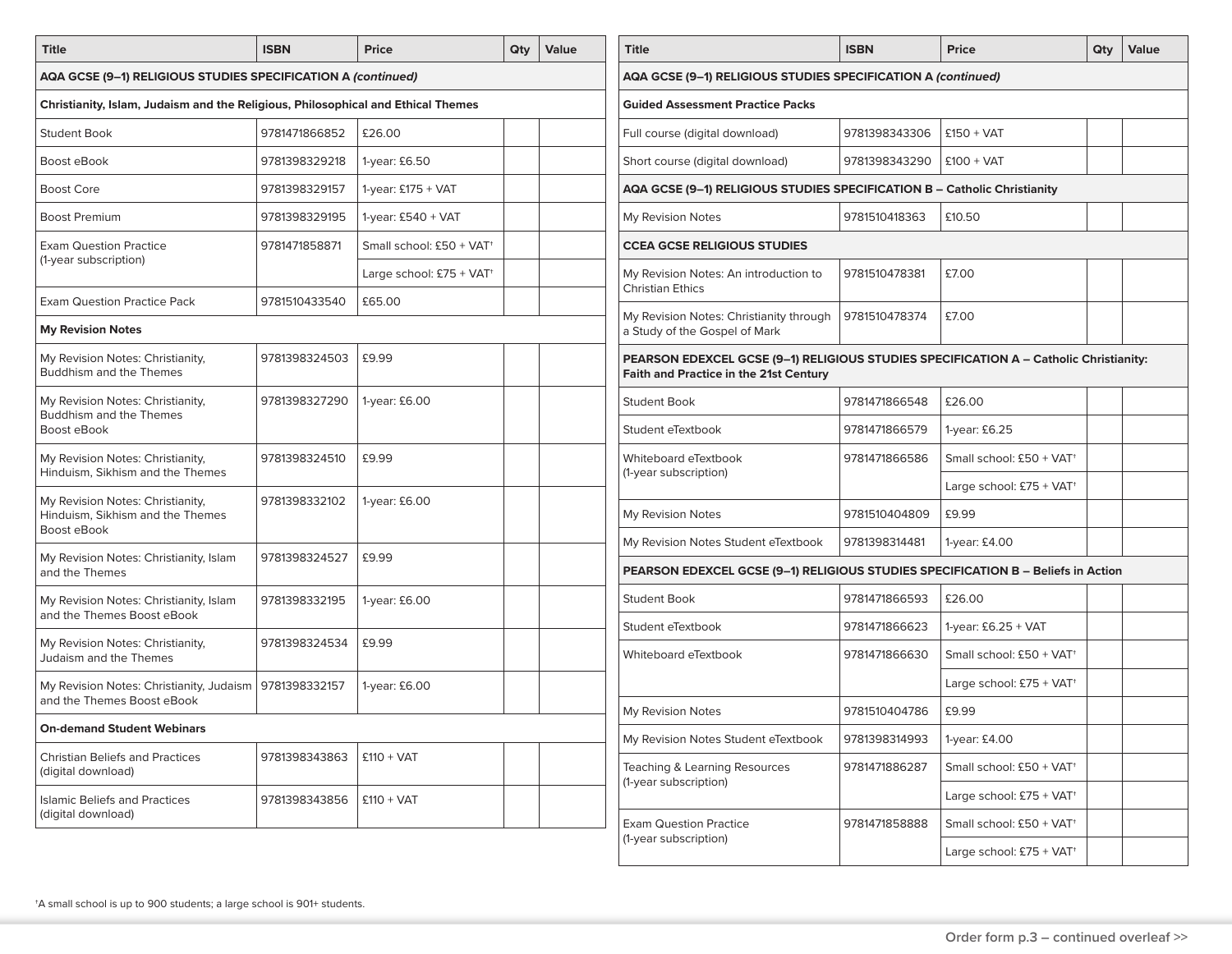| <b>Title</b>                                                                                    | <b>ISBN</b>   | Price                                 | Qty | <b>Value</b> |
|-------------------------------------------------------------------------------------------------|---------------|---------------------------------------|-----|--------------|
| PEARSON EDEXCEL GCSE (9-1) RELIGIOUS STUDIES SPECIFICATION B - Beliefs in Action<br>(continued) |               |                                       |     |              |
| <b>Exam Question Practice Pack</b>                                                              | 9781510433557 | £80.00                                |     |              |
| Dynamic Learning Package<br>(1-year subscription)<br>Contains the Whiteboard eTextbook          | 9781471885464 | Small school: £120 + VAT <sup>+</sup> |     |              |
| and Teaching & Learning Resources at<br>a 20% discount compared to buying<br>separately         |               | Large school: £180 + VAT <sup>+</sup> |     |              |
| OCR GCSE (9-1) RELIGIOUS STUDIES                                                                |               |                                       |     |              |
| <b>Student Book</b>                                                                             | 9781471865244 | £26.00                                |     |              |
| Boost eBook                                                                                     | 9781398357853 | £6.50                                 |     |              |
| My Revision Notes                                                                               | 9781510409767 | 1-year: £6.50                         |     |              |
| My Revision Notes Student eTextbook                                                             | 9781398314320 | 1-year: £4.00                         |     |              |
| <b>Exam Question Practice</b>                                                                   | 9781471858864 | Small school: £50 + VAT <sup>+</sup>  |     |              |
| (1-year subscription)                                                                           |               | Large school: £75 + VAT <sup>+</sup>  |     |              |
| <b>Exam Question Practice Pack</b>                                                              | 9781510433588 | £80.00                                |     |              |
| <b>EDUQAS GCSE (9-1) RELIGIOUS STUDIES ROUTE A</b>                                              |               |                                       |     |              |
| Religious, Philosophical and Ethical Studies and Christianity, Buddhism, Hinduism and Sikhism   |               |                                       |     |              |
| <b>Student Book</b>                                                                             | 9781510480247 | £26.00                                |     |              |
| Student eTextbook                                                                               | 9781510479517 | 1-year: £6.50                         |     |              |
| Whiteboard eTextbook                                                                            | 9781510479500 | Small school: £50 + VAT <sup>+</sup>  |     |              |
| (1-year subscription)                                                                           |               | Large school: £75 + VAT <sup>+</sup>  |     |              |
| Religious, Philosophical and Ethical Studies and Christianity, Islam and Judaism                |               |                                       |     |              |
| <b>Student Book</b>                                                                             | 9781471866340 | £26.00                                |     |              |
| Student eTextbook                                                                               | 9781471867651 | 1-year: £6.25                         |     |              |
| Whiteboard eTextbook                                                                            | 9781471867668 | Small school: £50 + VAT <sup>+</sup>  |     |              |
| (1-year subscription)                                                                           |               | Large school: £75 + VAT <sup>+</sup>  |     |              |
| My Revision Notes                                                                               | 9781510414624 | £10.50                                |     |              |
| My Revision Notes Student eTextbook                                                             | 9781398314368 | 1-year: £4.00                         |     |              |

| <b>Title</b>                                                                    | <b>ISBN</b>   | <b>Price</b>                         | Qty | Value |
|---------------------------------------------------------------------------------|---------------|--------------------------------------|-----|-------|
| EDUQAS GCSE (9–1) RELIGIOUS STUDIES ROUTE B – Catholic Christianity and Judaism |               |                                      |     |       |
| <b>Student Book</b>                                                             | 9781510423824 | £21.99                               |     |       |
| Student eTextbook                                                               | 9781510423800 | 1-year: £5.50                        |     |       |
| Whiteboard eTextbook                                                            | 9781510423817 | Small school: £50 + VAT <sup>+</sup> |     |       |
| (1-year subscription)                                                           |               | Large school: £75 + $VAT^+$          |     |       |
| My Revision Notes                                                               | 9781510418356 | £10.50                               |     |       |
| My Revision Notes Student eTextbook                                             | 9781398314344 | 1-year: £4.00                        |     |       |
| <b>WJEC GCSE RELIGIOUS STUDIES</b>                                              |               |                                      |     |       |
| <b>Unit 1: Religion and Philosophical Themes</b>                                |               |                                      |     |       |
| <b>Student Book</b>                                                             | 9781510413450 | £18.50                               |     |       |
| Student eTextbook                                                               | 9781510413580 | 1-year: £4.50                        |     |       |
| Whiteboard eTextbook                                                            | 9781510413597 | Small school: £50 + VAT <sup>+</sup> |     |       |
| (1-year subscription)                                                           |               | Large school: £75 + VAT <sup>+</sup> |     |       |
| My Revision Notes                                                               | 9781510423435 | £9.99                                |     |       |
| <b>Welsh Edition Student Book</b>                                               | 9781510417113 | £18.50                               |     |       |
| Welsh Edition Student eTextbook                                                 | 9781510436282 | 1-year: £4.50                        |     |       |
| Welsh Edition Whiteboard eTextbook                                              | 9781510436299 | Small school: £50 + VAT <sup>+</sup> |     |       |
| (1-year subscription)                                                           |               | Large school: £75 + VAT <sup>+</sup> |     |       |
| Welsh Edition My Revision Notes                                                 | 9781510436510 | £9.99                                |     |       |
| <b>Unit 2: Religion and Ethical Themes</b>                                      |               |                                      |     |       |
| <b>Student Book</b>                                                             | 9781510413467 | £18.50                               |     |       |
| Student eTextbook                                                               | 9781510413627 | 1-year: £4.50                        |     |       |
| Whiteboard eTextbook                                                            | 9781510413634 | Small school: £50 + VAT <sup>+</sup> |     |       |
| (1-year subscription)                                                           |               | Large school: £75 + VAT <sup>+</sup> |     |       |
| My Revision Notes                                                               | 9781510423442 | £9.99                                |     |       |
| Welsh Edition Student Book                                                      | 9781510417120 | £18.50                               |     |       |
| Welsh Edition Student eTextbook                                                 | 9781510436336 | 1-year: £4.50                        |     |       |
|                                                                                 |               |                                      |     |       |

Please note: digital download purchases are non-refundable.

†A small school is up to 900 students; a large school is 901+ students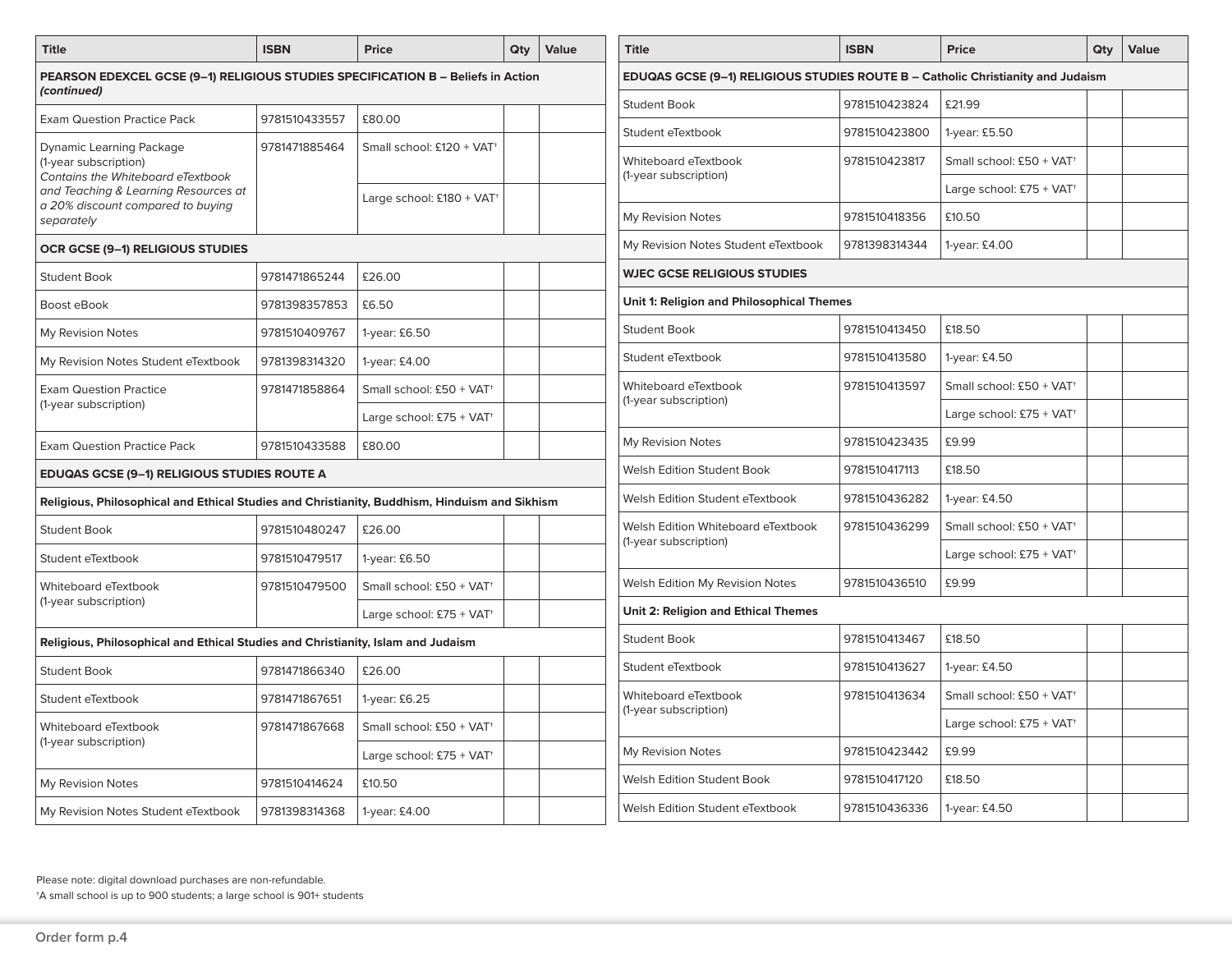| <b>Title</b>                                                                                | <b>ISBN</b>   |                                      | Qty | Value | <b>Title</b>                          |
|---------------------------------------------------------------------------------------------|---------------|--------------------------------------|-----|-------|---------------------------------------|
| EDUQAS GCSE (9-1) RELIGIOUS STUDIES ROUTE B - Catholic Christianity and Judaism (continued) |               |                                      |     |       | <b>PEARSON ED</b>                     |
| Welsh Edition Whiteboard eTextbook                                                          | 9781510436343 | Small school: £50 + VAT <sup>+</sup> |     |       | <b>Student Guide</b>                  |
| (1-year subscription)                                                                       |               | Large school: £75 + $VAT^+$          |     |       | Student eText                         |
| Welsh Edition My Revision Notes                                                             | 9781510436503 | £9.99                                |     |       | <b>Student Guide</b>                  |
| <b>A-LEVEL</b>                                                                              |               |                                      |     |       | <b>Student Guide</b><br>Student eText |
| <b>AQA A-LEVEL RELIGIOUS STUDIES</b>                                                        |               |                                      |     |       | <b>OCR A-LEVEL</b>                    |
| Year 1/AS Student Book                                                                      | 9781471873959 | £29.00                               |     |       | Philosophy of                         |
| Year 1/AS Student eTextbook                                                                 | 9781471873980 | 1-year: £7.00                        |     |       | <b>Student Book</b>                   |
| Year 1/AS Whiteboard eTextbook                                                              | 9781471873997 | Small cohort: £50 + VAT <sup>+</sup> |     |       | Student eText                         |
| (1-year subscription)                                                                       |               | Large cohort: £75 + $VAT^+$          |     |       | Whiteboard e                          |
| Year 2 Student Book                                                                         | 9781471874000 | £29.00                               |     |       | (1-year subscr                        |
| Year 2 Student eTextbook                                                                    | 9781471874031 | 1-year: £7.00                        |     |       | My Revision N                         |
| Year 2 Whiteboard eTextbook                                                                 | 9781471874048 | Small cohort: £50 + VAT <sup>+</sup> |     |       | My Revision N                         |
| (1-year subscription)                                                                       |               | Large cohort: £75 + $VAT^+$          |     |       | Workbook                              |
| My Revision Notes: Paper 1 Philosophy<br>of Religion and Ethics                             | 9781510425873 | £11.50                               |     |       | Religion and                          |
| My Revision Notes: Paper 1 Philosophy                                                       | 9781398315037 | 1-year: £4.40                        |     |       | <b>Student Book</b>                   |
| of Religion and Ethics Student<br>eTextbook                                                 |               |                                      |     |       | Student eText                         |
| My Revision Notes: Paper 2 Study of<br><b>Christianity and Dialogues</b>                    | 9781510425880 | £11.50                               |     |       | Whiteboard e<br>(1-year subscr        |
| My Revision Notes: Paper 2 Study of                                                         | 9781398315181 | 1-year: £4.40                        |     |       | My Revision N                         |
| Christianity and Dialogues Student<br>eTextbook                                             |               |                                      |     |       | My Revision N                         |
| PEARSON EDEXCEL A-LEVEL RELIGIOUS STUDIES                                                   |               |                                      |     |       | Workbook                              |
| Student Guide: Philosophy of Religion                                                       | 9781510433397 | £9.99                                |     |       | Development                           |
| Student Guide: Philosophy of Religion<br>Student eTextbook                                  | 9781398335387 | 1-year: £5.99                        |     |       | <b>Student Book</b>                   |
| Student Guide: Religion and Ethics                                                          | 9781510433403 | £9.99                                |     |       | Student eText                         |
| Student Guide: Religion and Ethics<br>Student eTextbook                                     | 9781398335370 | 1-year: £5.99                        |     |       | Whiteboard e<br>(1-year subscr        |
| <b>Student Guide: Christianity</b>                                                          | 9781510433410 | £9.99                                |     |       | My Revision N                         |

| <b>Title</b>                                                     | <b>ISBN</b>   | <b>Price</b>                           | Qty | Value |
|------------------------------------------------------------------|---------------|----------------------------------------|-----|-------|
| PEARSON EDEXCEL A-LEVEL RELIGIOUS STUDIES (continued)            |               |                                        |     |       |
| <b>Student Guide: Christianity</b><br>Student eTextbook          | 9781398335400 | 1-year: £5.99                          |     |       |
| <b>Student Guide: New Testament Studies</b>                      | 9781510433427 | £9.99                                  |     |       |
| <b>Student Guide: New Testament Studies</b><br>Student eTextbook | 9781398335394 | 1-year: £5.99                          |     |       |
| OCR A-LEVEL RELIGIOUS STUDIES                                    |               |                                        |     |       |
| <b>Philosophy of Religion</b>                                    |               |                                        |     |       |
| <b>Student Book</b>                                              | 9781510479937 | £15.99                                 |     |       |
| Student eTextbook                                                | 9781510477698 | 1-year: £4.00                          |     |       |
| Whiteboard eTextbook                                             | 9781510477681 | Small cohort: £50 + VAT <sup>+</sup>   |     |       |
| (1-year subscription)                                            |               | Large cohort: $£75 + VAT$ <sup>+</sup> |     |       |
| My Revision Notes                                                | 9781510418042 | £9.50                                  |     |       |
| My Revision Notes Student eTextbook                              | 9781398314573 | 1-year: £3.60                          |     |       |
| Workbook                                                         | 9781510449268 | £5.99                                  |     |       |
| <b>Religion and Ethics</b>                                       |               |                                        |     |       |
| <b>Student Book</b>                                              | 9781510479951 | £15.99                                 |     |       |
| Student eTextbook                                                | 9781510477735 | 1-year: £4.00                          |     |       |
| Whiteboard eTextbook                                             | 9781510477728 | Small cohort: £50 + VAT <sup>+</sup>   |     |       |
| (1-year subscription)                                            |               | Large cohort: $£75 + VAT$ <sup>+</sup> |     |       |
| My Revision Notes                                                | 9781510418059 | £9.50                                  |     |       |
| My Revision Notes Student eTextbook                              | 9781398314627 | 1-year: £3.60                          |     |       |
| Workbook                                                         | 9781510449329 | £5.99                                  |     |       |
| <b>Developments in Christian Thought</b>                         |               |                                        |     |       |
| <b>Student Book</b>                                              | 9781510479968 | £15.99                                 |     |       |
| Student eTextbook                                                | 9781510477773 | 1-year: £4.00                          |     |       |
| Whiteboard eTextbook                                             | 9781510477766 | Small cohort: £50 + VAT <sup>+</sup>   |     |       |
| (1-year subscription)                                            |               | Large cohort: £75 + VAT <sup>+</sup>   |     |       |
| My Revision Notes                                                | 9781510418066 | £8.99                                  |     |       |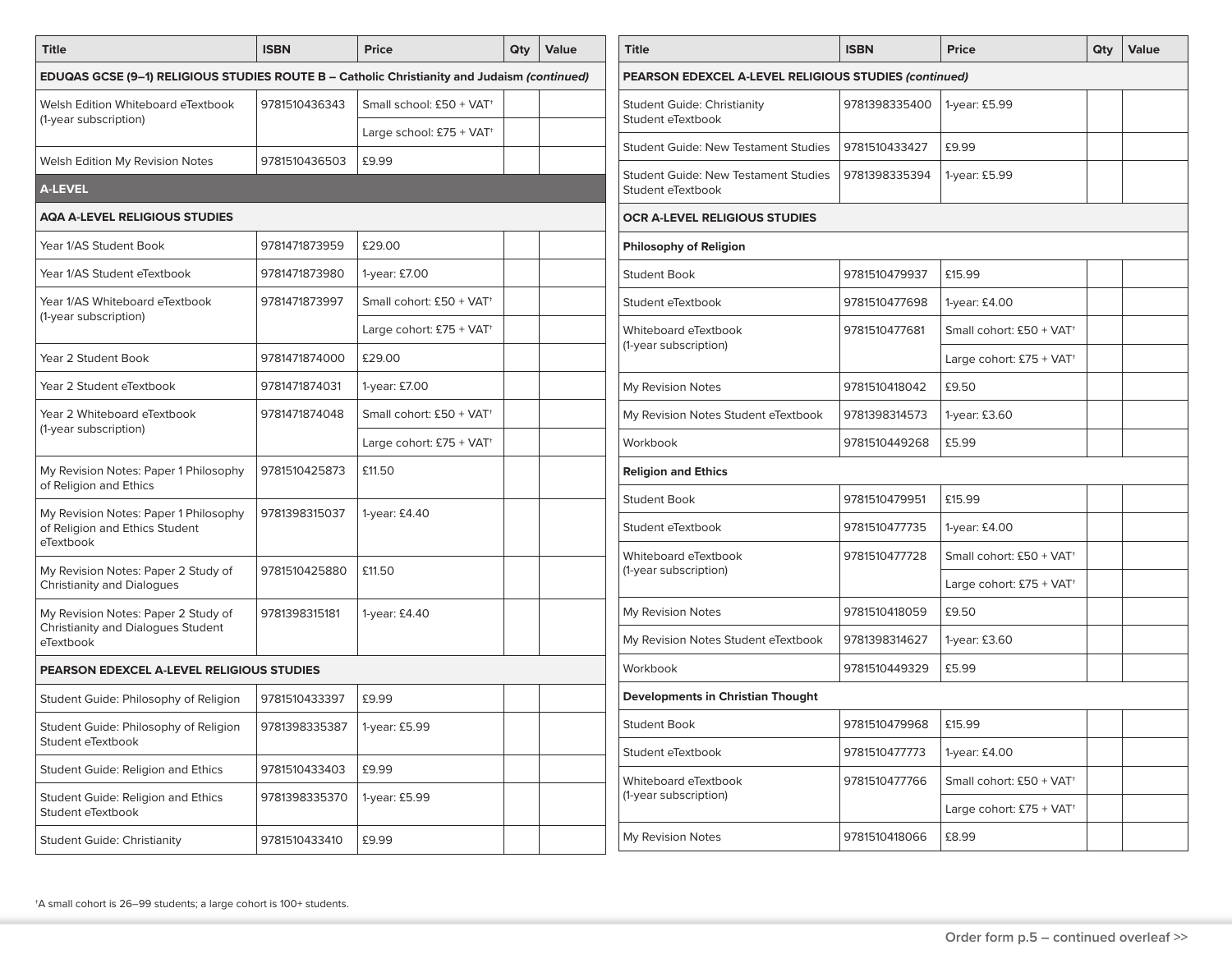| <b>Title</b>                                                                     | <b>ISBN</b>                       | <b>Price</b>                         | Qty<br>Value                                            |                                                              | <b>Title</b>                                                               | <b>ISBN</b>   | <b>Price</b>                         | Qty | Value |  |  |
|----------------------------------------------------------------------------------|-----------------------------------|--------------------------------------|---------------------------------------------------------|--------------------------------------------------------------|----------------------------------------------------------------------------|---------------|--------------------------------------|-----|-------|--|--|
| <b>OCR A-LEVEL RELIGIOUS STUDIES (continued)</b>                                 |                                   |                                      |                                                         | <b>WJEC AND EDUQAS A-LEVEL RELIGIOUS STUDIES (continued)</b> |                                                                            |               |                                      |     |       |  |  |
| My Revision Notes Student eTextbook                                              | 9781398314917                     | 1-year: £3.60                        |                                                         |                                                              | My Revision Notes: Religion and Ethics<br>Student eTextbook                | 9781398314771 | 1-year: £4.00                        |     |       |  |  |
| Workbook                                                                         | 9781510449336                     | £5.99                                |                                                         |                                                              | My Revision Notes: Study of Christianity                                   | 9781510450561 | £10.50                               |     |       |  |  |
| <b>Guided Assessment Practice Packs</b>                                          |                                   |                                      | <b>AQA A-LEVEL PHILOSOPHY</b>                           |                                                              |                                                                            |               |                                      |     |       |  |  |
| Christianity, Philosophy and Ethics<br>(digital download)                        | 9781398343191                     | $£175 + VAT$                         |                                                         |                                                              | Year 1/AS Student Book                                                     | 9781510400252 | £29.00                               |     |       |  |  |
| Philosophy and Ethics<br>(digital download)                                      | 9781398343184                     | £150 + VAT                           |                                                         |                                                              | Year 1/AS Student eTextbook                                                | 9781471899904 | 1-year: £7.00                        |     |       |  |  |
|                                                                                  | <b>On-demand Student Webinars</b> |                                      | Year 1/AS Whiteboard eTextbook<br>(1-year subscription) | 9781471899898                                                | Small cohort: £50 + VAT <sup>+</sup>                                       |               |                                      |     |       |  |  |
|                                                                                  |                                   |                                      |                                                         |                                                              | Large cohort: £75 + VAT <sup>+</sup>                                       |               |                                      |     |       |  |  |
| Death and the afterlife<br>(digital download)                                    | 9781398343900                     | $£75 + VAT$                          |                                                         |                                                              | Year 2 Student Book                                                        | 9781510400269 | £29.00                               |     |       |  |  |
| Religious Language: Verification and<br>Falsification Debates (digital download) | 9781398343917                     | $£75 + VAT$                          |                                                         |                                                              | Year 2 Student eTextbook                                                   | 9781471899867 | 1-year: £7.00                        |     |       |  |  |
|                                                                                  | 9781398343894                     | $£75 + VAT$                          |                                                         |                                                              | Year 2 Whiteboard eTextbook<br>(1-year subscription)                       | 9781471899850 | Small cohort: £50 + VAT <sup>+</sup> |     |       |  |  |
| Meta-Ethics (digital download)                                                   |                                   |                                      |                                                         | Large cohort: £75 + VAT <sup>+</sup>                         |                                                                            |               |                                      |     |       |  |  |
| Year 1/Year 2 Student Books                                                      |                                   | My Revision Notes: Paper 1           | 9781510451971                                           | £11.50                                                       |                                                                            |               |                                      |     |       |  |  |
| Year 1/AS Student Book                                                           | 9781471866692                     | £29.00                               |                                                         |                                                              | Epistemology and Moral Philosophy                                          |               |                                      |     |       |  |  |
| Year 1/AS Student eTextbook                                                      | 9781471866722                     | 1-year: £7.00                        |                                                         |                                                              | My Revision Notes: Paper 1<br>Epistemology and Moral Philosophy            | 9781398314375 | 1-year: £4.40                        |     |       |  |  |
| Year 1/AS Whiteboard eTextbook                                                   | 9781471866739                     | Small cohort: £50 + VAT <sup>+</sup> |                                                         |                                                              | Student eTextbook                                                          |               |                                      |     |       |  |  |
| (1-year subscription)                                                            |                                   | Large cohort: £75 + VAT <sup>+</sup> |                                                         |                                                              | My Revision Notes: Paper 2<br>Metaphysics of God and Metaphysics           | 9781510452008 | £11.50                               |     |       |  |  |
| Year 2 Student Book                                                              | 9781471866746                     | £29.00                               |                                                         |                                                              | of Mind                                                                    |               |                                      |     |       |  |  |
| Year 2 Student eTextbook                                                         | 9781471866777                     | 1-year: £7.00                        |                                                         |                                                              | My Revision Notes: Paper 2                                                 | 9781398314924 | 1-year: £4.40                        |     |       |  |  |
| Year 2 Whiteboard eTextbook                                                      | 9781471866784                     | Small cohort: £50 + VAT <sup>+</sup> |                                                         |                                                              | Metaphysics of God and Metaphysics of<br>Mind Student eTextbook            |               |                                      |     |       |  |  |
| (1-year subscription)                                                            |                                   | Large cohort: £75 + VAT <sup>+</sup> |                                                         |                                                              | <b>RESOURCES RELEVANT FOR ALL A-LEVEL RELIGIOUS STUDIES SPECIFICATIONS</b> |               |                                      |     |       |  |  |
| WJEC AND EDUQAS A-LEVEL RELIGIOUS STUDIES                                        |                                   |                                      |                                                         |                                                              | My Revision Notes: A-level Religious Studies                               |               |                                      |     |       |  |  |
| My Revision Notes: Philosophy of<br>Religion                                     | 9781510450547                     | £10.50                               |                                                         |                                                              | My Revision Notes: Buddhism                                                | 9781398317178 | £10.99                               |     |       |  |  |
| My Revision Notes: Philosophy of<br>Religion Student eTextbook                   | 9781398315372                     | 1-year: £4.00                        |                                                         |                                                              | My Revision Notes: Buddhism<br>Boost eBook                                 | 9781398348547 | 1-year: £7.00                        |     |       |  |  |
| My Revision Notes: Religion and Ethics                                           | 9781510450516                     | £10.50                               |                                                         |                                                              | My Revision Notes: Islam                                                   | 9781398317161 | £10.99                               |     |       |  |  |
|                                                                                  |                                   |                                      |                                                         |                                                              | My Revision Notes: Islam Boost eBook                                       | 9781398348615 | 1-year: £7.00                        |     |       |  |  |
|                                                                                  |                                   |                                      |                                                         |                                                              | Aiming for an A in A-level RS                                              |               |                                      |     |       |  |  |

Aiming for an A in A-level RS  $\vert$  9781510449206  $\vert$  £9.99

Please note: digital download purchases are non-refundable.

†A small cohort is 26–99 students; a large cohort is 100+ students.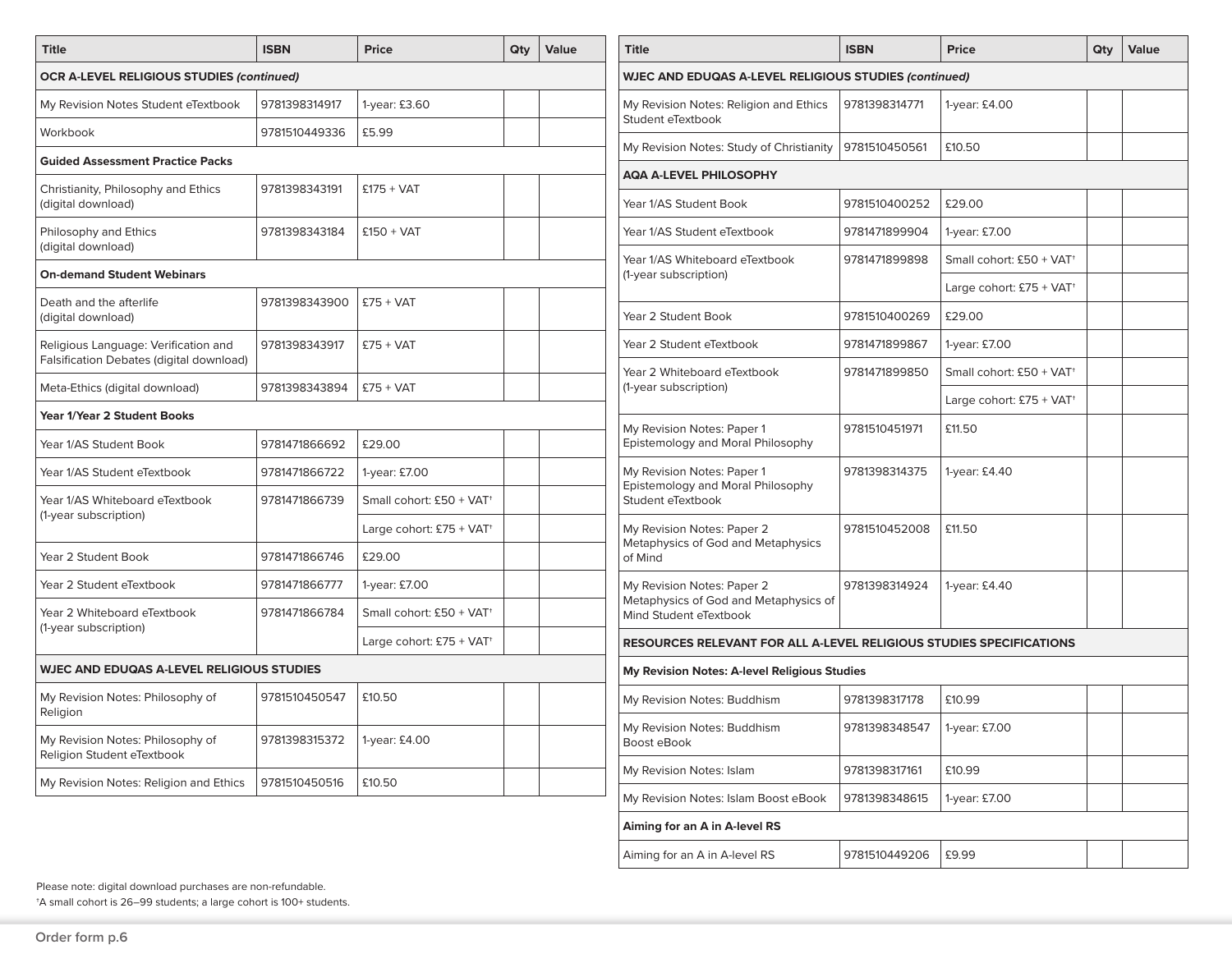| <b>Title</b>                                                                                                                        |                                                                          | <b>ISBN</b> |                                         | Price                                                                 |                                              | Qty      | Value                 |  |  |  |
|-------------------------------------------------------------------------------------------------------------------------------------|--------------------------------------------------------------------------|-------------|-----------------------------------------|-----------------------------------------------------------------------|----------------------------------------------|----------|-----------------------|--|--|--|
| <b>RESOURCES RELEVANT FOR ALL A-LEVEL RELIGIOUS STUDIES SPECIFICATIONS (continued)</b>                                              |                                                                          |             |                                         |                                                                       |                                              |          |                       |  |  |  |
| <b>RS Review Magazine Archive</b>                                                                                                   |                                                                          |             |                                         |                                                                       |                                              |          |                       |  |  |  |
| Magazine Archive                                                                                                                    | 9781471800979                                                            |             | Small cohort: £80 + VAT <sup>+</sup>    |                                                                       |                                              |          |                       |  |  |  |
| (September 2004-April 2017)<br>(1-year subscription)                                                                                |                                                                          |             | Large cohort: $£100 + VAT$ <sup>+</sup> |                                                                       |                                              |          |                       |  |  |  |
|                                                                                                                                     |                                                                          |             |                                         |                                                                       |                                              | Subtotal |                       |  |  |  |
| Select your discount by ticking a box below<br>(Only one discount per order. Terms and conditions apply; see vouchers for details.) |                                                                          |             |                                         |                                                                       |                                              |          |                       |  |  |  |
|                                                                                                                                     |                                                                          |             |                                         |                                                                       |                                              |          |                       |  |  |  |
| 20% off books<br>Until 31st Oct 2021<br>Mailing code:<br>9952000197                                                                 | £5 Aiming for an A<br>Until 31st Dec 2021<br>Mailing code:<br>9952000200 |             |                                         | 15% off books<br>1st Nov-31st Dec 2021<br>Mailing code:<br>9952000198 | 20% off books<br>Mailing code:<br>9952000199 |          | 1st Jan-28th Feb 2022 |  |  |  |
| Postage<br>UK addresses: add £3.50<br>Addresses outside of the UK: add £5 for first item, £10 for more than 1 item                  |                                                                          |             |                                         |                                                                       |                                              |          |                       |  |  |  |
|                                                                                                                                     |                                                                          |             |                                         | <b>FINAL TOTAL (minus discount, if applicable)</b>                    |                                              |          |                       |  |  |  |

## **Receive the latest news, free resources and exclusive discounts!**

#### **Sign up for Religious Studies eUpdates\*\***

Stay up to date and get the latest news, freebies and special offers delivered direct to your inbox. Sign up to receive Religious Studies eUpdates on our website: **www.hoddereducation.co.uk/eUpdates**

## **Don't miss out on our teacher CPD and student revision events and webinars**

Find out more and book your places at **www.hoddereducation.co.uk/events-RS**

# **Contact details for UK and international orders**

Tel: **01235 827827** Email: **education@hachette.co.uk**

International School/Export Trade Orders: **+44 (0) 203 122 7399**  Email: **internationalsales@hodder.co.uk**

Find your local Hodder Education consultant: **www.hoddereducation.co.uk/my-consultant**

All prices and publication dates are correct at the time of printing but are subject to change at any time. †A small school is up to 900 students; a large school is 901+ students / A small cohort is 26–99 students; a large cohort is 100+ students.

\*\*For full details of our Privacy Notice please visit www.hoddereducation.co.uk/privacynotice. You can unsubscribe at any time by clicking on the unsubscribe button in the eUpdates or by going online and managing your preferences.

**Mailing code: 9952000196**